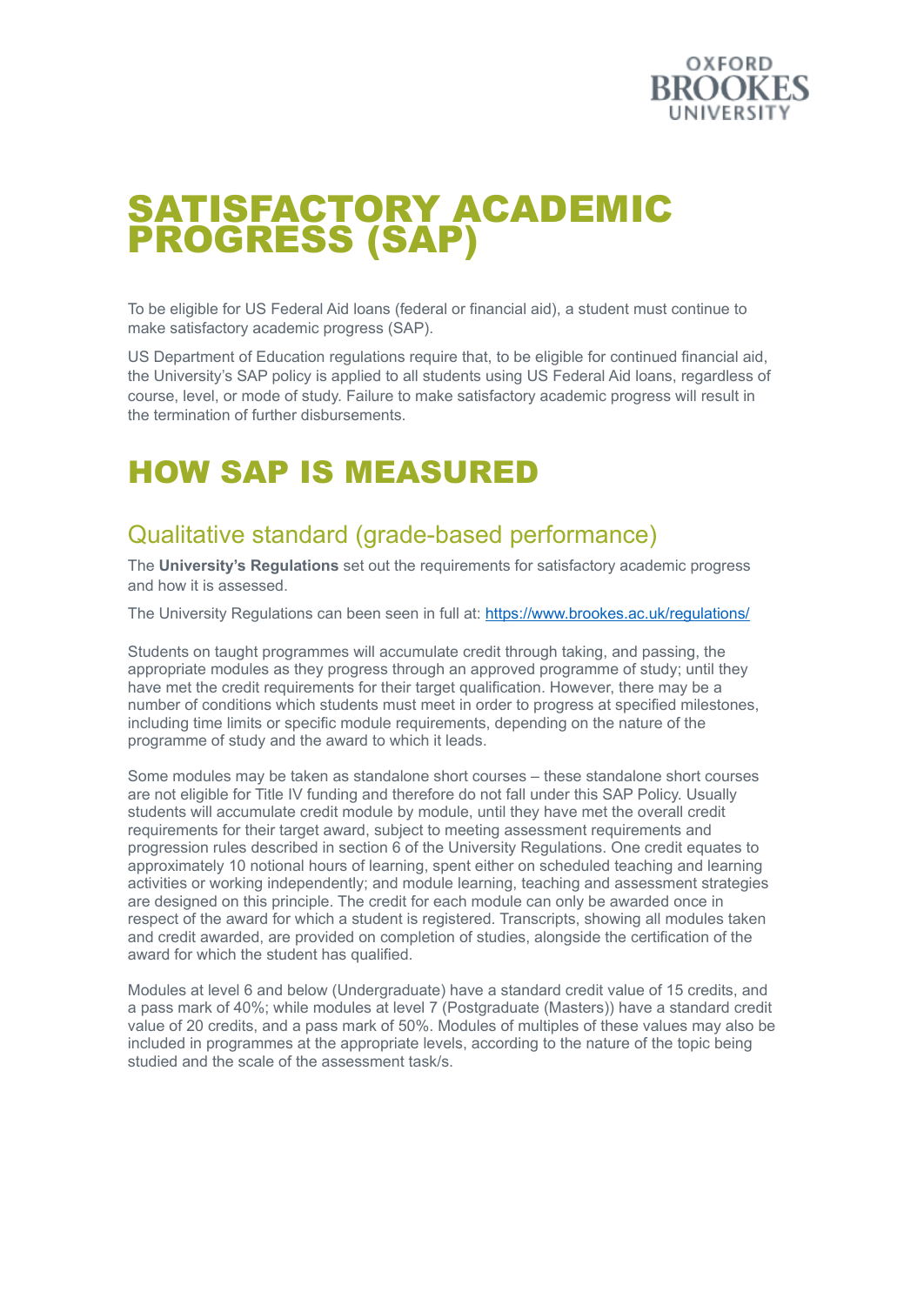

#### Quantitative standard (timeframe)

The US Department of Education regulations also set a maximum timeframe for loan funding which is 150% of the published length of the course for Undergraduate courses. This maximum timeframe is more restrictive than the University Regulations which would allow longer periods for completion of courses. For postgraduate courses, the maximum timeframe is 300% of the published length of a one-year course, and 200% of the published length of a two-year Master's course, provided all other requirements for Title IV funding are met throughout (see note below). For any student borrowing Title IV funds the more restrictive regulations will apply and the student will lose eligibility for funding in accordance with these timeframes.

Examples:

| Degree and<br>course<br>length      | <b>Standard</b><br>timeframe | <b>Maximum</b><br>timeframe<br>permitted<br>for Title IV<br>funding | <b>Total achieved</b><br>credits<br>required to<br>complete the<br>programme | <b>Maximum</b><br><b>credits</b><br>permitted for<br><b>Title IV funding</b> | <b>Minimum credits</b><br>for each<br>evaluation period<br>permitted for<br><b>Title IV funding</b> |
|-------------------------------------|------------------------------|---------------------------------------------------------------------|------------------------------------------------------------------------------|------------------------------------------------------------------------------|-----------------------------------------------------------------------------------------------------|
| BA/BSc (3)<br>years)                | 3 years                      | 4.5 years                                                           | 360                                                                          | 540                                                                          | 75                                                                                                  |
| BA/BSc (4<br>years)                 | 4 years                      | 6 years                                                             | 480                                                                          | 720                                                                          | 75                                                                                                  |
| MSc or<br>equivalent<br>(12 months) | 1 year                       | 3 years                                                             | 180                                                                          | 270                                                                          | 90                                                                                                  |
| MSc (24<br>months)                  | 2 years                      | 4 years                                                             | 240                                                                          | 360                                                                          | 90                                                                                                  |

\* Whilst the maximum timeframe for completion of a Postgraduate programme can be determined by the School the eligibility requirement for any student for Title IV funding is that they must be enrolled 'at last half time' – where a full programme is 180 credits 'at least half time' would comprise a minimum of 90 credits per year – students requesting Title IV funding would therefore reach the credit limit (270 credits) earlier than the maximum 5 year allowance for completion of the course. Where a student becomes ineligible for Title IV funding they may still be eligible to continue under the University Regulations and where this is possible they would need to arrange to fund their studies in a different way.

For time limits relating to Research degrees at level 8 please refer to University regulation [6.13.5](https://www.brookes.ac.uk/regulations/assessment-and-progression/time-limits) which sets out the relevant time limits.

Credit Limits – please see University [Regulation](https://www.brookes.ac.uk/regulations/assessment-and-progression/credit-limits) 6.14 for details of credit limits and progression requirements.

Please see the academic [regulations](https://www.brookes.ac.uk/regulations/assessment-and-progression) for details of time limits (regulation 6.13) excluding Title IV requirements.

Periods when a student does not receive funds will be included in the maximum timeframe. Students who transfer with credit from another institution will have the time spent at the previous institution included in the maximum timeframe. Periods of temporary withdrawal from a course will not be included in the maximum timeframe.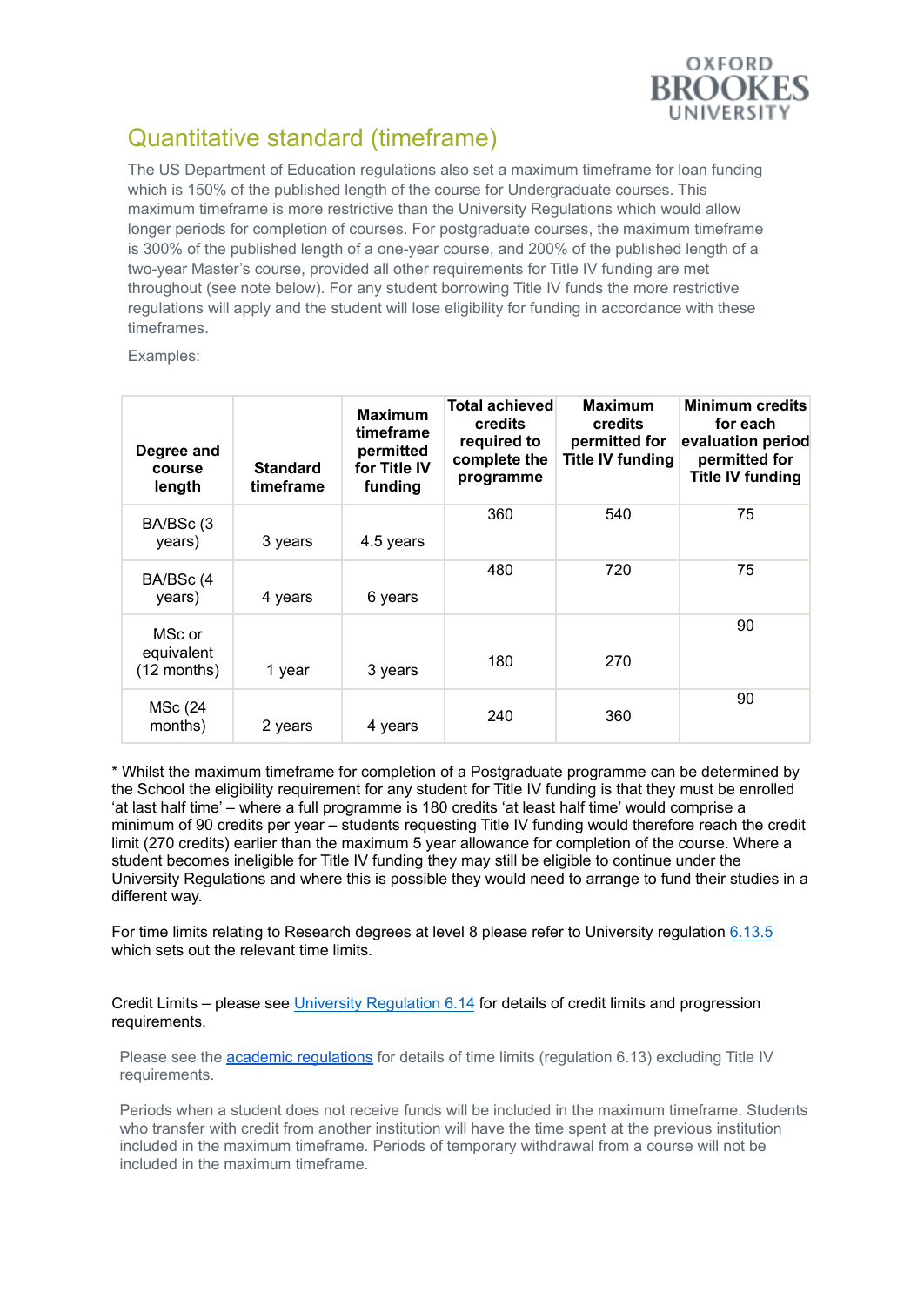

#### Frequency of assessment

SAP is evaluated towards the end of each payment period in line with **Subject [Examination](http://www.brookes.ac.uk/studying-at-brookes/learning-and-teaching/semester-dates/) [Committees.](http://www.brookes.ac.uk/studying-at-brookes/learning-and-teaching/semester-dates/)**

Please note that SAP standards are used solely to determine financial aid eligibility. SAP federal aid eligibility standards do not cancel, modify or [override](mailto:us-federal-loan@brookes.ac.uk) the **University's [Regulations](http://www.brookes.ac.uk/regulations/)**. All students should familiarise themselves with the University Regulations regarding Assessment and Progression which set out more detailed descriptions of course requirements, grades, failures and reassessment opportunities. The Assessment and Progression regulations can be viewed at:

<https://www.brookes.ac.uk/regulations/assessment-and-progression>

#### Method of SAP Review

At each SAP assessment point the following SAP Review will be made for each student receiving Title IV funding:

- Qualitative Assessment the students grades will be checked this will involve both a check of any Exam Committee Letters issued to the student by the Subject Examination Committee which will include comments regarding the students progression under the University Regulations. If an Examination Committee Letter has been sent to a student receiving Title IV funding the contents of the letter will be assessed to determine if SAP has not been reached.
	- o Example if a student receives a P3 Examination Letter explaining that they have not met the progression requirement for their course stage they will not meet SAP.

The Grades received during the assessment period for Title IV Students will also be manually checked by the International Students Compliance Team. This will include resit and retake grades – the impact of these types of grade on progression can be viewed in University [Regulation](https://www.brookes.ac.uk/regulations/assessment-and-progression/failure-and-reassessment) 6.9. Where a student has either an Incomplete (IC) Grade, or a Deferred Disciplinary (DD) Grade or any other provisional grade the SAP review cannot be completed until the provisional grades are resolved. On this basis, any form of provisional grade, including Incomplete grades, does not affect the SAP assessment, it just affects the point in time at which the assessment can be made. The student will need to engage with the University procedures for resolving these grade types and the SAP Review will be completed once the Incomplete grade or Deferred Disciplinary Grade have been resolved.

If a student remains on a course beyond the point at which withdrawal is permitted, and does not attempt the assessments, they will be awarded a Fail grade for those assessments and modules, and these **will** be used in the qualitative and quantitative measures of SAP assessment. Similarly, a student who fails a module and then repeats it, would have each attempt at that module included in the qualitative and quantitative measures of SAP assessment, during the relevant periods.

For a transfer student credits accepted towards the overall credit requirement will reduce the number of credits needed to complete the course and the maximum time available for completion. The Quantitative and Qualitative measures of students' pace of completion would therefore remain the same for these students, as it would be applied identically for all credits attempted at Oxford Brookes.

- Quantitative Assessment: the students pace of completion will be checked by a combination of checking relevant Subject Examination Committee Letters and the students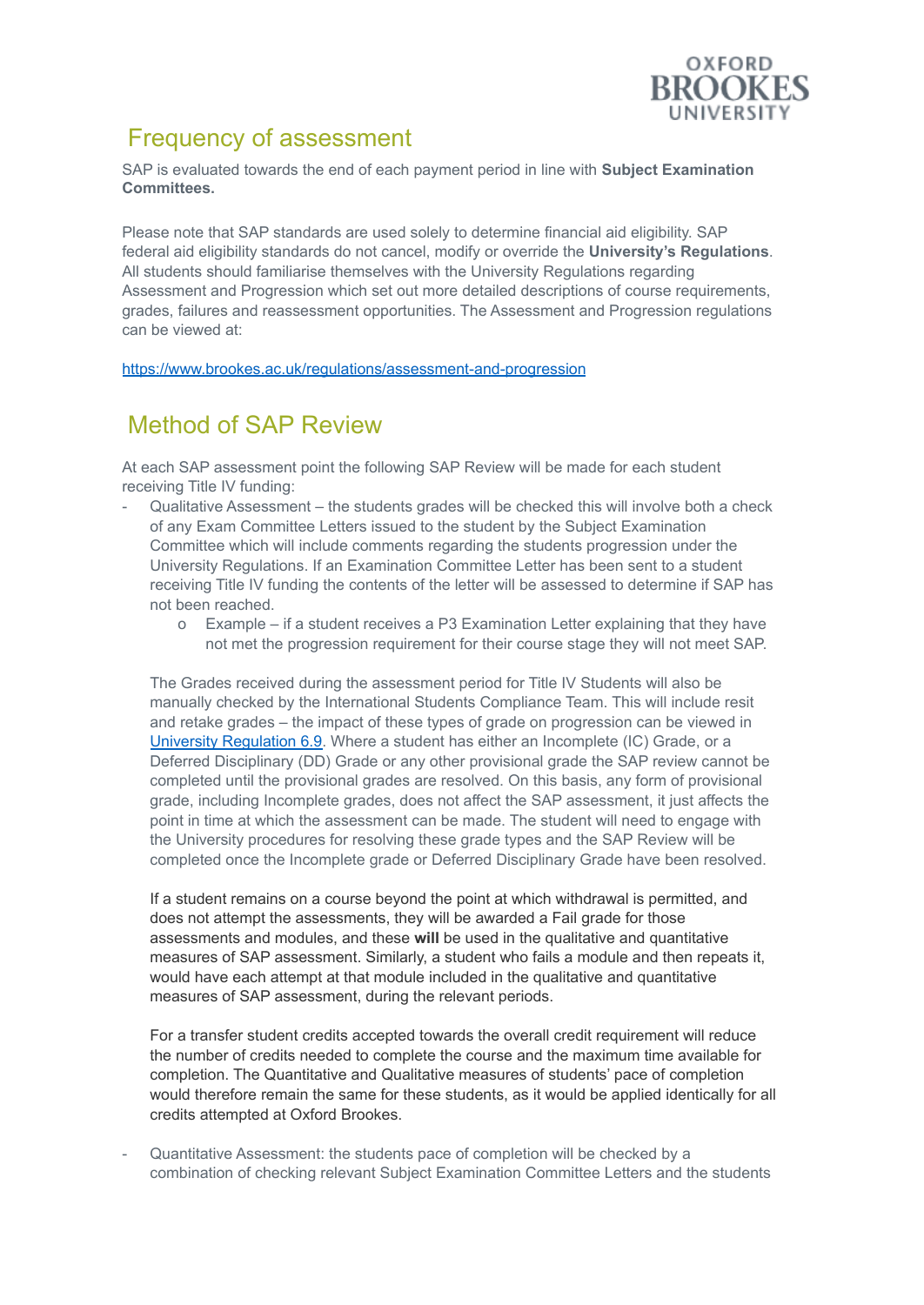

actual progress with their course. This assessment will be made by the International Students Compliance Team who will assess any Examination Committee Letters that are relevant to the students pace of completion and completion date.

o Example – if a student receives a D3 Exam Committee Letter specifying that their ability to proceed is subject to passing resits that they are eligible to sit on their programme then ISCT will note to the student that the SAP Review cannot be completed until the Resit grades are released

A student will fail to meet SAP on the quantitative measure if they have not passed a sufficient number of credits during the assessment period which means that they will no longer be on target to complete their course within the maximum timeframe allowed for Title IV funding. Grades that a student has had disregarded via the University's Exceptional Circumstances procedures will not count as fails for the purposes of SAP assessment as the student has been granted a further attempt at the module. As stated above the SAP Review can only be completed after Incomplete (IC) or Deferred Disciplinary (DD) grades have been resolved.

Students should note that pace requirements will be different for undergraduate courses and postgraduate courses. Please see the Quantitative standard section (above) for details – in particular please refer to the table in that section which provides guidance as to the required pace of study for each course level.

As noted above – for some courses the Title IV maximum timeframe is more restrictive than the University Regulations permitted time limits. It may be possible for a student to continue studying on a course after failing to meet the SAP requirement but the student would lose eligibility for Title IV funding and would need to arrange to fund their studies in a different way.

A student must pass both the qualitative and quantitative SAP assessment to meet SAP.

## FAILURE TO MEET SAP

### Warning<sup>1</sup>

Should a student fail to meet SAP standards, they will first be issued with a Financial Aid Warning. Students will be notified via their Brookes email if they are to be placed on a warning. This warning will last until the next disbursement, during which time a student can still receive financial aid.

Students who fail to regain Satisfactory Academic Progress by the end of the warning period will no longer be eligible for financial aid unless they submit a successful appeal (see 'Appeal' below). No further federal aid will be issued until the student meets the SAP standards.

#### Suspension of funding

Failure to make satisfactory academic progress will result in the suspension of financial aid unless the student submits a successful appeal and is placed on probation. The student will be notified that they have not met SAP via their University email account. No further federal aid will be issued until the student meets the SAP standards.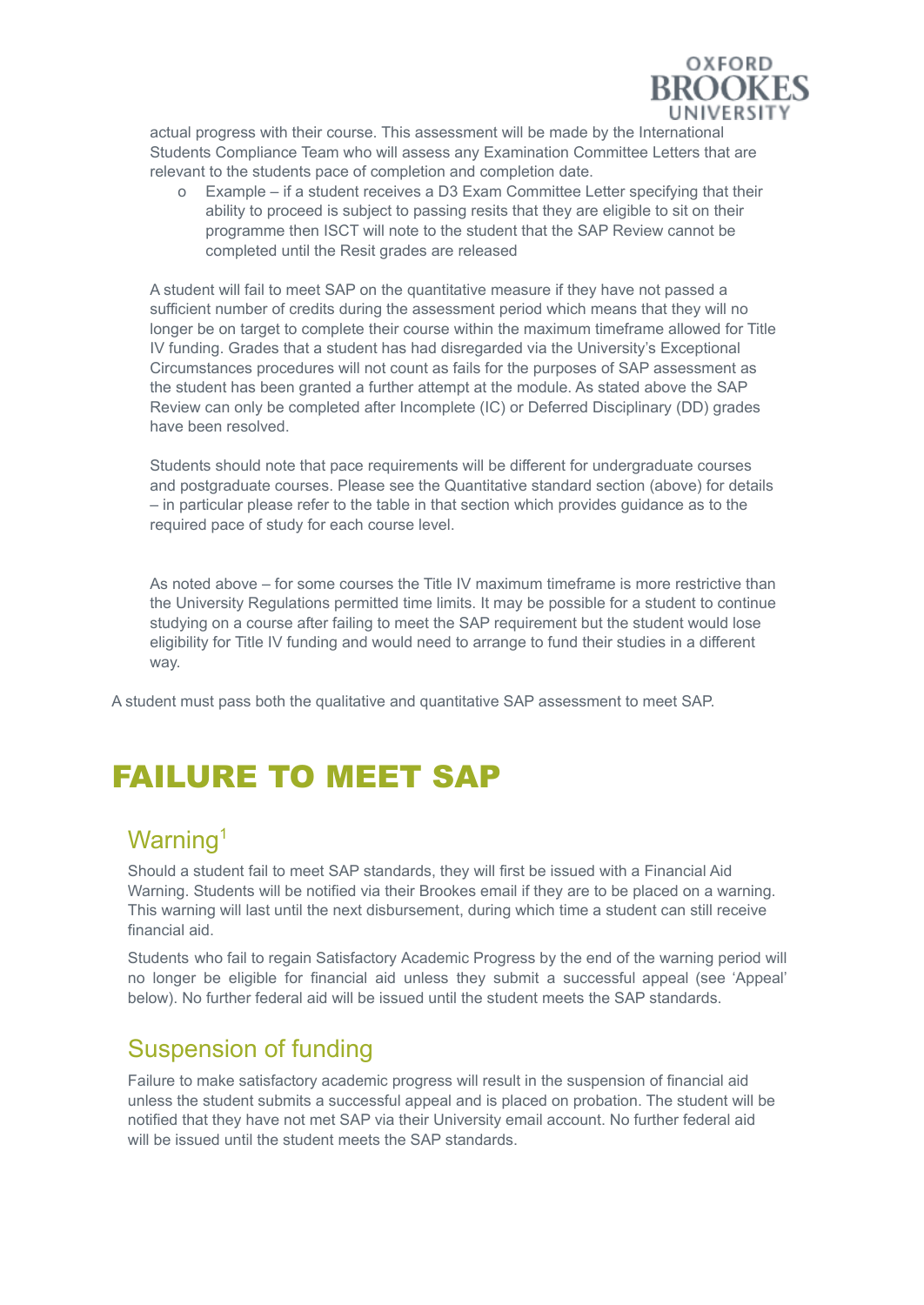

### Appeal<sup>2</sup>

A student may appeal the decision to suspend financial aid payments if they can document that exceptional circumstances e.g. injury, illness or bereavement caused them to fail to make satisfactory academic progress or if they submit a successful academic appeal the outcome of which enables them to meet SAP [standards.](http://www.brookes.ac.uk/students/your-studies/mitigating-circumstances/)

Full details of the Universities Exceptional Circumstances and Appeals processes including the method of application, the types of evidence that may be required and potential outcomes can be seen at:

**Exceptional Circumstances**

**process**

<https://www.brookes.ac.uk/students/your-studies/exceptional-circumstances/>

**Academic Appeals process**

<https://www.brookes.ac.uk/students/sirt/academic-appeals/>

#### Probation 3

A student who successfully appeals the loss / termination of their financial aid will be placed on Financial Aid Probation for the following payment period. The conditions of the probation will be the same as the conditions for academic progress in the University regulations.

<span id="page-4-0"></span>A student who is placed on Financial Aid Probation is not eligible to receive federal funding during the probation period.

Failure to meet the conditions required to be restored to normal academic progress will result in the termination of loan funding until SAP standards are met.

Please note that SAP standards are used solely to determine financial aid eligibility. SAP federal aid eligibility standards do not cancel, modify or [override](mailto:us-federal-loan@brookes.ac.uk) the **[University's](http://www.brookes.ac.uk/regulations/) [Regulations](http://www.brookes.ac.uk/regulations/)**.

### Regaining Eligibility

Reinstatement of eligibility for US federal loans is not automatic. A student can only regain eligibility by submitting a successful appeal which leads to them either meeting SAP or being placed on probation or by taking action that brings them into compliance with the SAP standards.

Please contact the University's **[International](#page-4-0) Students Compliance Team** should you have any further questions.